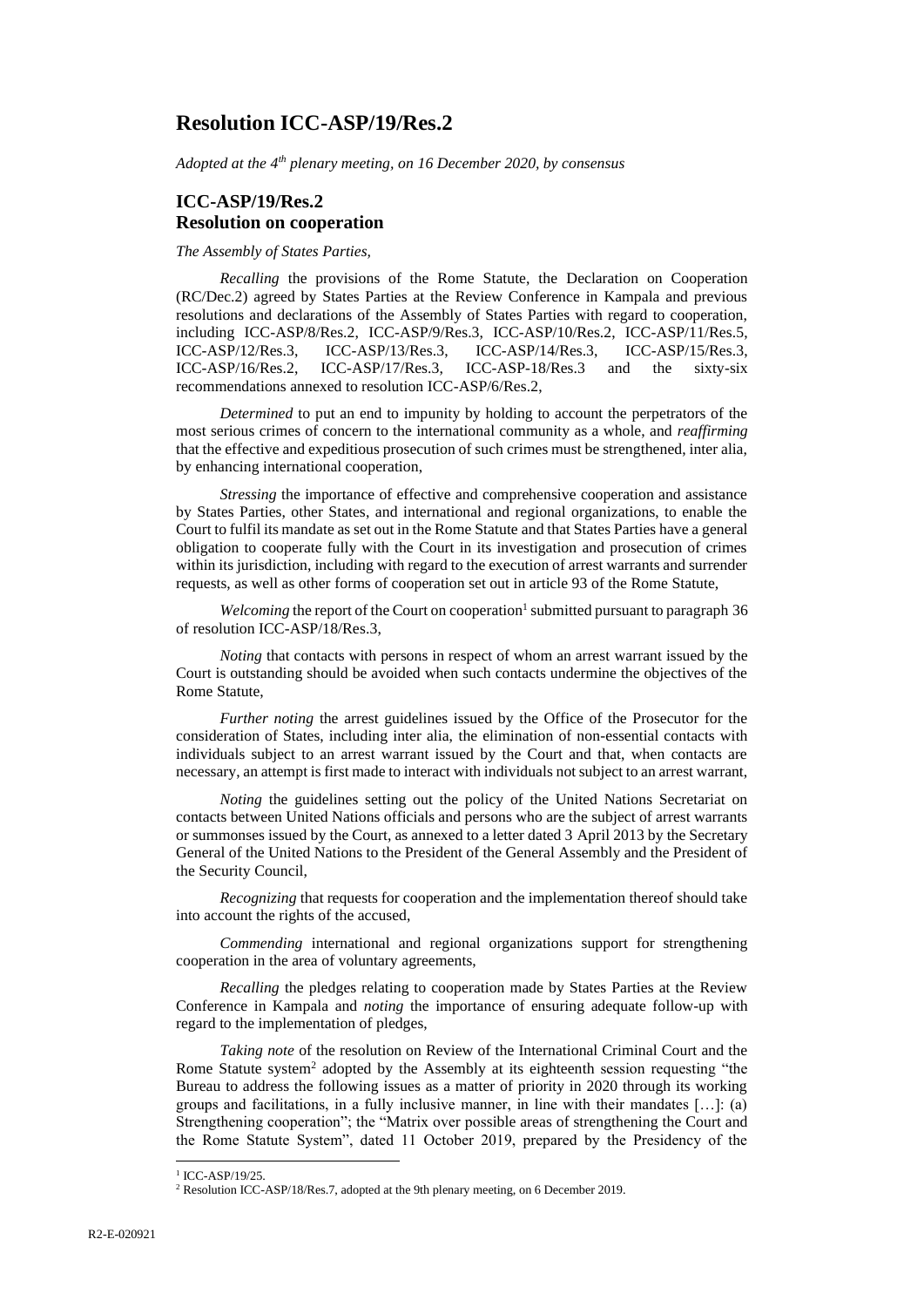Assembly, which identifies as a priority issue to be addressed by the Bureau and its working groups, the strengthening of cooperation,

*Taking note also* of the "Independent Expert Review of the International Criminal Court and the Rome Statute System, Final Report", <sup>3</sup> dated 30 September 2020, prepared by the Independent Experts,

1. *Emphasizes* the importance of timely and effective cooperation and assistance from States Parties and other States under an obligation or encouraged to cooperate fully with the Court pursuant to Part 9 of the Rome Statute or a United Nations Security Council resolution, as the failure to provide such cooperation in the context of judicial proceedings affects the efficiency of the Court and *stresses* that the non-execution of cooperation requests has a negative impact on the ability of the Court to execute its mandate, in particular when it concerns the arrest and surrender of individuals subject to arrest warrants;

### **Execution of arrest warrants**

2. *Expresses* serious concerns that arrest warrants or surrender requests against 13 individuals remain outstanding despite the arrest and surrender to the Court of two suspects in June 2020 and November 2020 and *urges* States to cooperate fully in accordance with their obligation to arrest and surrender to the Court;

3. *Notes* the OTP and the Registry common efforts to devise and implement common strategies and missions to foster the arrest of suspects within the inter-organ working group on arrest strategies created in March 2016;

4. *Reaffirms* that concrete steps and measures to securing arrests need to be considered in a structured and systematic manner, based on the experience developed in national systems, the international ad hoc and mixed tribunals, as well as by the Court, regarding both tracking efforts and operational support;

5. *Underlines* the necessity to continue the discussions on practical solutions to improve cooperation between States and the Court with a view to enhancing prospects for the implementation of pending arrest warrants following the seminar organized by the facilitators on cooperation on 7 November 2018 in The Hague;

6. *Urges* States Parties to avoid contact with persons subject to a warrant of arrest issued by the Court, unless such contact is deemed essential by the State Party, *welcomes* the efforts of States and international and regional organizations in this regard, and *acknowledges* that States Parties may, on a voluntary basis, advise the ICC of their own contacts with persons subject to a warrant of arrest made as a result of such an assessment;

## **Implementation legislation of the Rome Statute**

7. *Recalls* that the ratification of the Rome Statute must be matched by national implementation of the obligations emanating therefrom, in particular through implementing legislation and, in this regard, *urges* States Parties to the Rome Statute that have not yet done so to adopt such legislative and to set up effective procedures and structures so as to ensure that they can fully meet their obligations under the Rome Statute regarding cooperation and judicial assistance;

8. *Acknowledges* efforts by States, by civil society organizations and by the Court, including through the Legal Tools Project, to facilitate exchange of information and experiences, with a view to raising awareness and facilitating the drafting of national implementing legislation and underlines the need to further exchange experience and best practices between States Parties;

## **Informal consultations and establishment of focal points**

9. *Encourages* States to establish a national focal point and/or a national central authority or working group tasked with the coordination and mainstreaming of Court related issues, including requests for assistance, within and across government institutions, as part of efforts aimed at making national procedures for cooperation more efficient, where appropriate;

<sup>3</sup> ICC-ASP/19/16.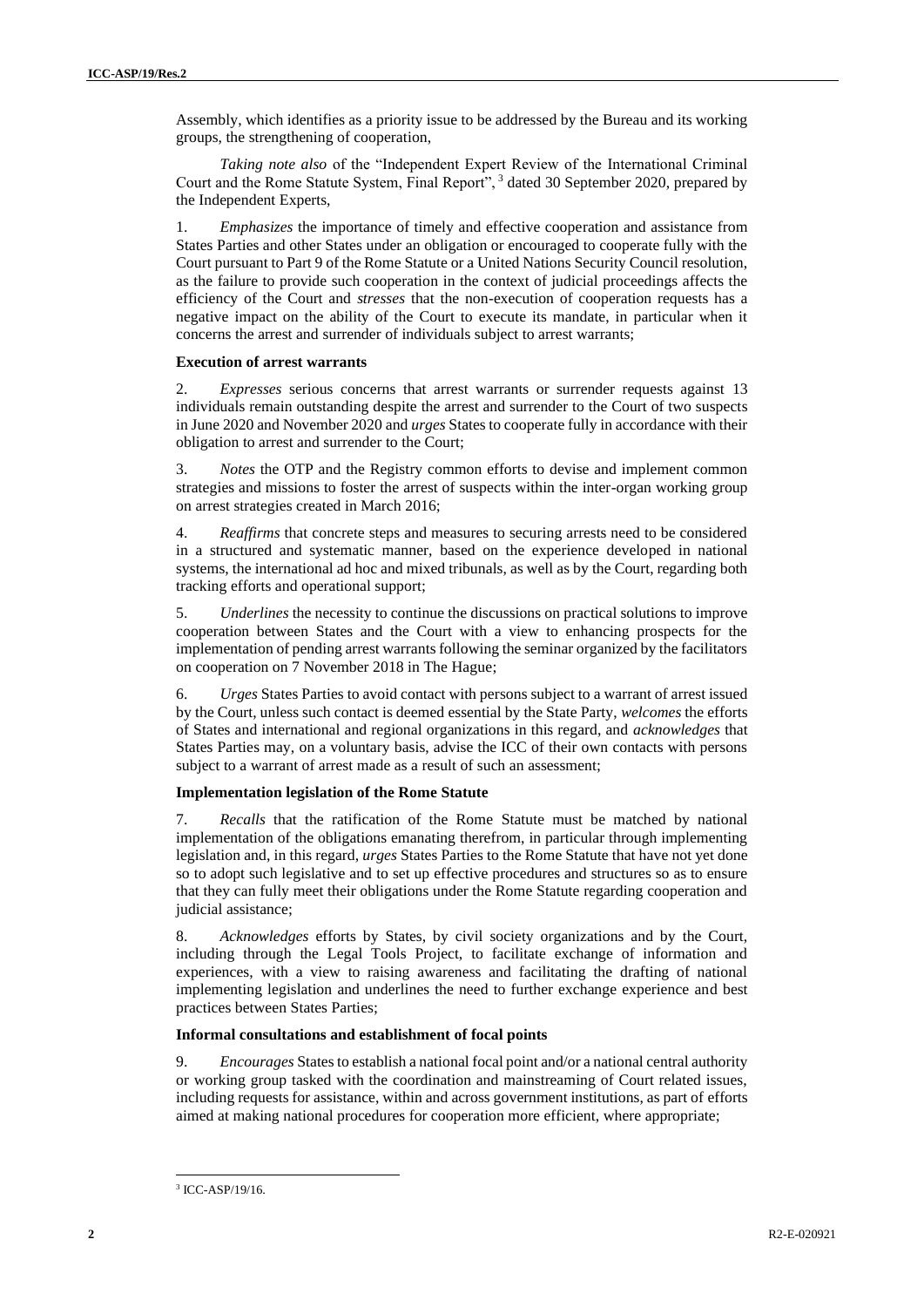10. *Recalls* the report to the thirteenth session of the Assembly on the feasibility study of establishing a coordinating mechanism of national authorities, and *encourages* States Parties to continue the discussion*;*

11. *Emphasizes* the on-going efforts made by the Court in providing focused requests for cooperation and assistance which contribute to enhancing the capacity of States Parties and other States to respond expeditiously to requests from the Court, *invites* the Court to continue improving its practice in transmitting specific, complete and timely requests for cooperation and assistance and *invites* the States to consider offering consultations and facilitating meetings between the Court organs formulating the requests and the competent national authorities ultimately in charge of executing them with a view to finding solutions together on ways to assist or transmit the information sought and when appropriate, to follow up on execution of requests and discuss on the most efficient way forward;

#### **Financial investigations and freezing of assets**

12. *Recognizes* that effective and expeditious cooperation with regard to the Court's requests for the identification, tracing and freezing or seizure of proceeds, property and assets and instrumentalities of crime is crucial to the provision of reparations to victims and for potentially addressing the costs of legal aid;

13. *Underlines* the importance of effective procedures and mechanisms that enable States Parties and other States to cooperate with the Court in relation to the identification, tracing and freezing or seizure of proceeds, property and assets as expeditiously as possible; *calls on*  all States Parties to put in place and further improve effective procedures and mechanisms in this regard, with a view to facilitate cooperation between the Court, States Parties, other States and international organizations;

14. *Recalls* the importance of the non-legally binding Paris Declaration on asset recovery annexed to resolution ICC-ASP/16/Res.2;

15. *Welcomes* the launch of the digital platform to reinforce exchange of relevant information between States Parties to encourage inter-State cooperation and to strengthening States' capacity to cooperate with the Court; to identify the practical challenges to the effective execution of the Court's requests for cooperation and to further raise awareness of the Court's mandate and requirements for financial investigations and asset recovery, and *decides* to continue the work with the Court and the Secretariat of the Assembly in order to enhance the platform in 2021;

#### **Cooperation with the defence**

16. *Urges* States Parties to cooperate with requests of the Court made in the interest of Defence teams, in order to ensure the fairness of proceedings before the Court;

#### **Agreement on Privileges and Immunities of the International Criminal Court**

17. *Calls upon* States Parties as well as non-States Parties that have not yet done so to become parties to the Agreement on Privileges and Immunities of the International Criminal Court as a matter of priority, and to incorporate it in their national legislation, as appropriate;

#### **Voluntary cooperation**

18. *Acknowledges* the importance of protective measures for victims and witnesses for the execution of the Court's mandate, *welcomes* the new relocation agreement concluded since the last resolution on cooperation, and *stresses* the need for more relocation agreements or arrangements with the Court for the expeditious relocation of witnesses;

19. C*alls upon* all States Parties and other States, to consider strengthening their cooperation with the Court by entering into agreements or arrangements with the Court, or any other means concerning, inter alia, protective measures for victims and witnesses, their families and others who are at risk on account of testimony given by witnesses;

20. *Acknowledges* that, when relocation of witnesses and their families proves necessary, due account should be given to finding solutions that, while fulfilling the strict safety requirements, also minimize the humanitarian costs of geographical distance and change of linguistic and cultural environment and *urges* all States Parties to consider making voluntary contributions to the Special Fund for Relocations;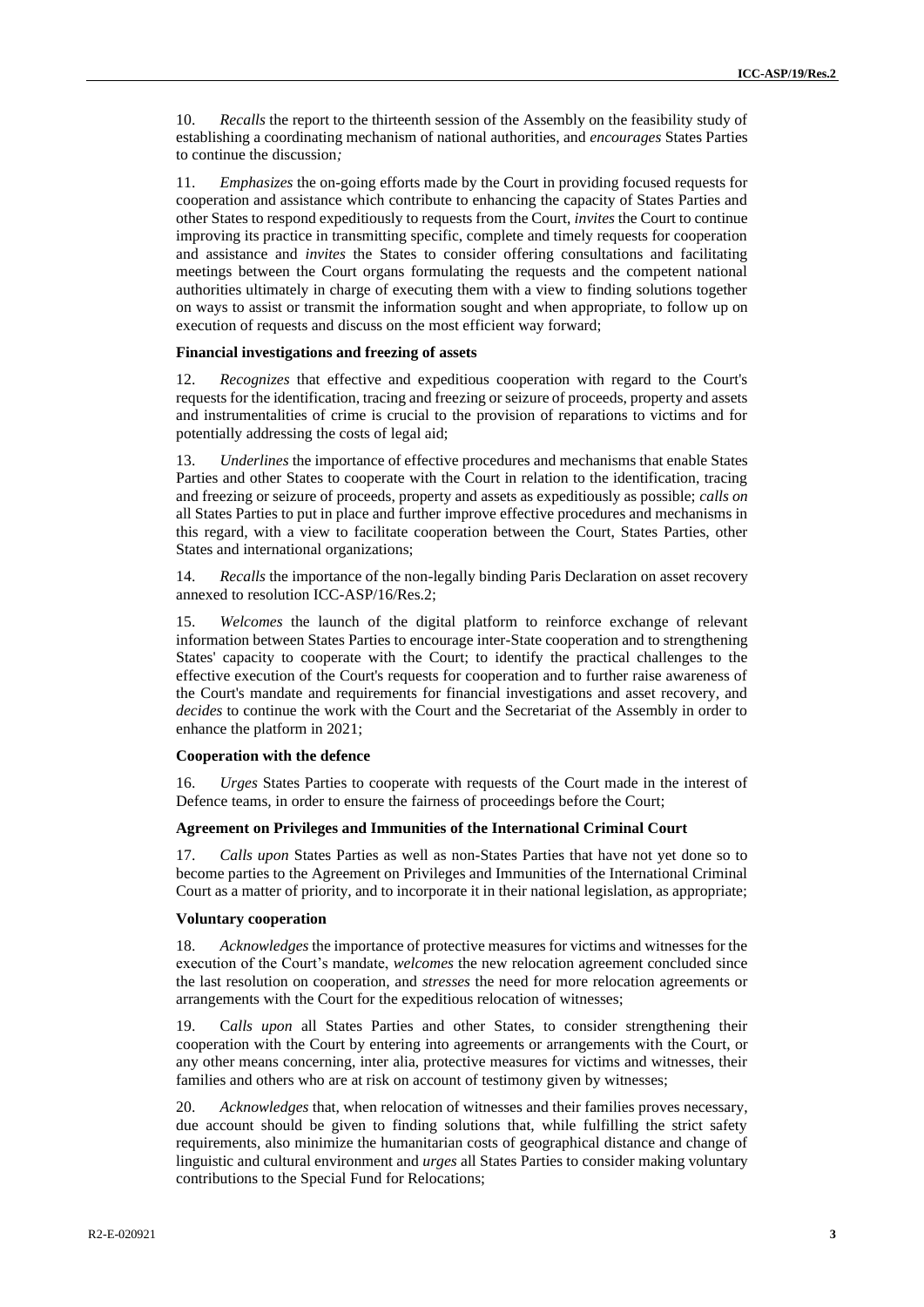21. *Emphasizes* that the need for cooperation with the Court on the enforcement of sentences, and on interim and final release is likely to increase in the coming years as more cases proceed toward conclusion, *recalls* the principle enshrined in the Rome Statute that States Parties should share the responsibility for enforcing sentences of imprisonment and for the interim and final release, in accordance with principles of equitable distribution, and *calls upon* States Parties to actively consider the conclusion of agreements with the Court to this end;

22. *Commends* and *further encourages* the work of the Court on framework agreements or arrangements, or any other means in areas such as interim release, final release - also in cases of acquittal - and sentence enforcement which may be essential to ensuring the rights of suspects and accused persons, in accordance with Rome Statute and guaranteeing the rights of convicted persons and *urges* all States Parties to consider strengthening cooperation in these areas;

23. *Requests* the Bureau, through its Working Groups, to continue the discussions on voluntary framework agreements or arrangements, and to report thereon to the Assembly at its twentieth session;

#### **Cooperation with United Nations**

24. *Welcomes and further encourages* the increased cooperation between the Court and the United Nations, and other international and regional organizations, relevant mechanisms for collecting and preserving evidence, and other inter-governmental institutions with a view to foster prosecution of crimes falling within the jurisdiction of the Court;

25. *Urges* States Parties to explore possibilities for facilitating further cooperation and communication between the Court and international and regional organizations, including by securing adequate and clear mandates when the United Nations Security Council refers situations to the Court, ensuring diplomatic and financial support; cooperation by all United Nations Member States and follow-up of such referrals, as well as taking into account the Court's mandate in the context of other areas of work of the Security Council, including the drafting of Security Council resolutions on sanctions and relevant thematic debates and resolutions;

#### **Diplomatic support**

26. *Emphasizes* the importance of States Parties enhancing and mainstreaming diplomatic, political and other forms of support for, as well as promoting greater awareness and understanding of the activities of the Court at the international level, and *encourages*  States Parties to use their capacity as members of international and regional organizations to that end;

#### **Promoting dialogue with all stakeholders**

27. *Welcomes* the work undertaken on the implementation of the 66 recommendations on cooperation adopted by States Parties in 2007,<sup>4</sup> recalls the flyer prepared by the Court that can be used by all stakeholders to promote the 66 recommendations and increase their understanding and implementation by relevant national actors and the Court;

28. *Welcomes* the joint panel discussion on strengthening cooperation with the Court organized by the co-facilitators on cooperation and the focal points on non-cooperation on 5 October 2020;

29. *Takes note* of the report at the Bureau on cooperation, 5 covering inter alia, the followup to the Paris Declaration on financial investigations and asset recovery and the work on a secured digital platform on cooperation; considerations on the Court's relationship with the United Nations; and proposals concerning the follow-up action regarding cooperation issues identified in the framework of the review and strengthening process of the Court and the Rome Statute System, and priority areas for 2021;

30. *Requests* the Bureau to maintain a facilitation of the Assembly of States Parties for cooperation to consult with States Parties, the Court, other interested States, relevant

<sup>4</sup> Resolution ICC-ASP/6/Res.2, annex II.

<sup>5</sup> ICC-ASP/19/33.